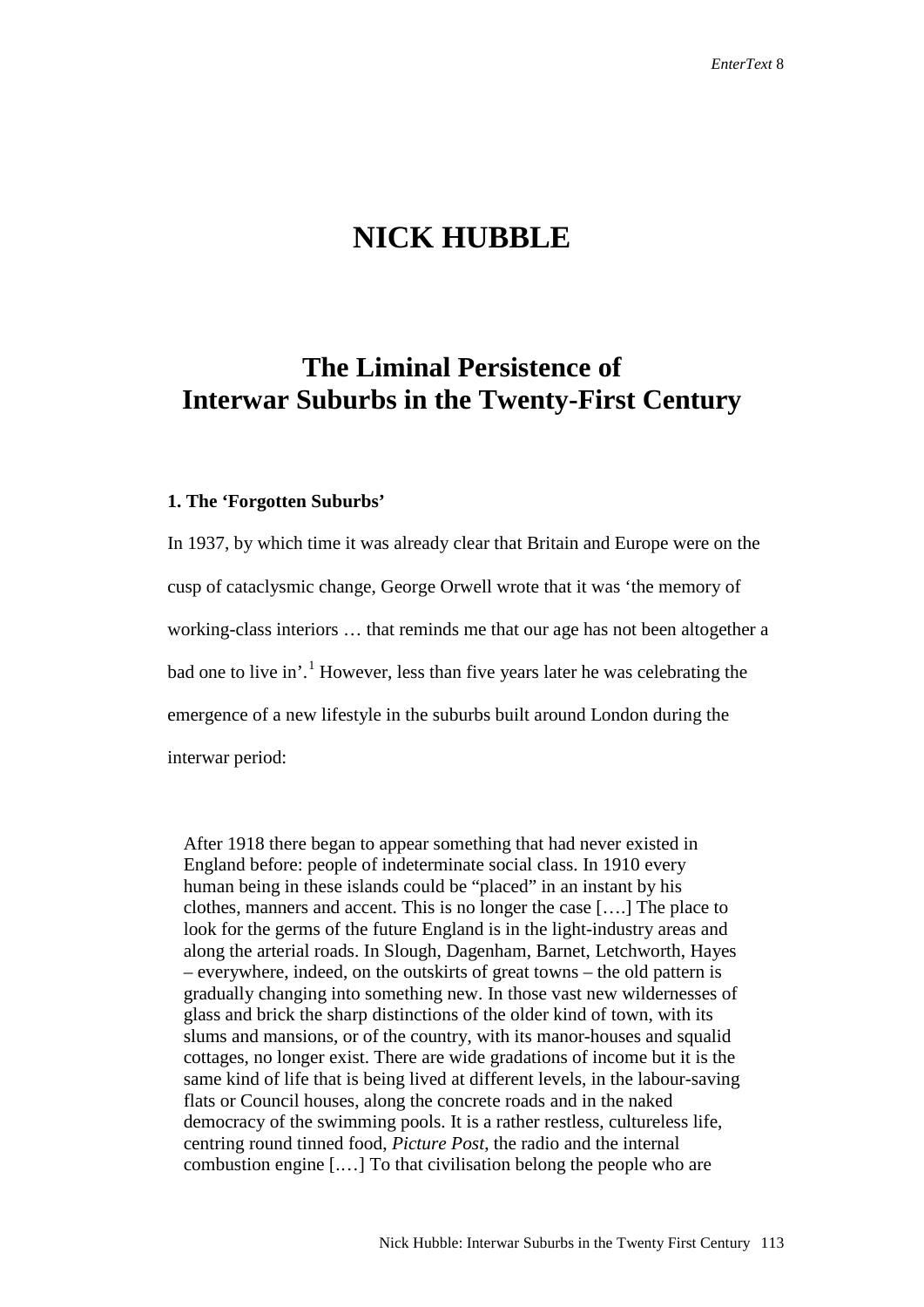most at home in and most definitely *of* the modern world, the technicians and the higher-paid skilled workers, the airmen and their mechanics, the radio experts, film producers, popular journalists and industrial chemists. They are the indeterminate stratum at which the older class distinctions are beginning to break down. $^{2}$  $^{2}$  $^{2}$ 

As we enter into the second decade of the twenty-first century, we face an even more fundamental transformation of our everyday life in the form of the twin global crises of climate change and financial meltdown. This article considers some aspects of that suburban lifestyle which emerged in the interwar years before becoming culturally dominant at the end of the twentieth century and assesses whether our age was likewise not altogether a bad one to live in.

The history and culture of the iconic 'suburban semi', which characterised the interwar developments, is celebrated by Paul Oliver, Ian Davis and Ian Bentley in *Dunroamin* (1981). The sheer scale of these developments was enormous:

While the population of Central London slightly declined the suburbs spread dramatically, with the outer ring of the city growing over three million to nearly four in the Twenties. Encouraged by the policies of the London Passenger Transport Board, the suburban railway lines extended ever more deeply into the country [….] Expansion of the Underground system 'over-ground' further consolidated the new suburbs. In West London many areas increased rapidly in the ten years before 1931, Hendon doubling by over 100 per cent to 115,000. Hayes increased its population one and a half times, Wembley trebled, while Kingsbury increased from a small community of some two thousand people to eight times its former size. In the following decade the rates of growth were even greater.<sup>[3](#page-19-1)</sup>

With over four million houses being built in Britain between the wars, it is perhaps not surprising that a backlash developed against this 'suburban sprawl' which according to its critics, destroyed the countryside, undermined the cities and 'created an environment lacking in human warmth or dignity'.<sup>[4](#page-19-2)</sup> Certainly, it is a matter of history that, during and after the Second World War, such critical views gained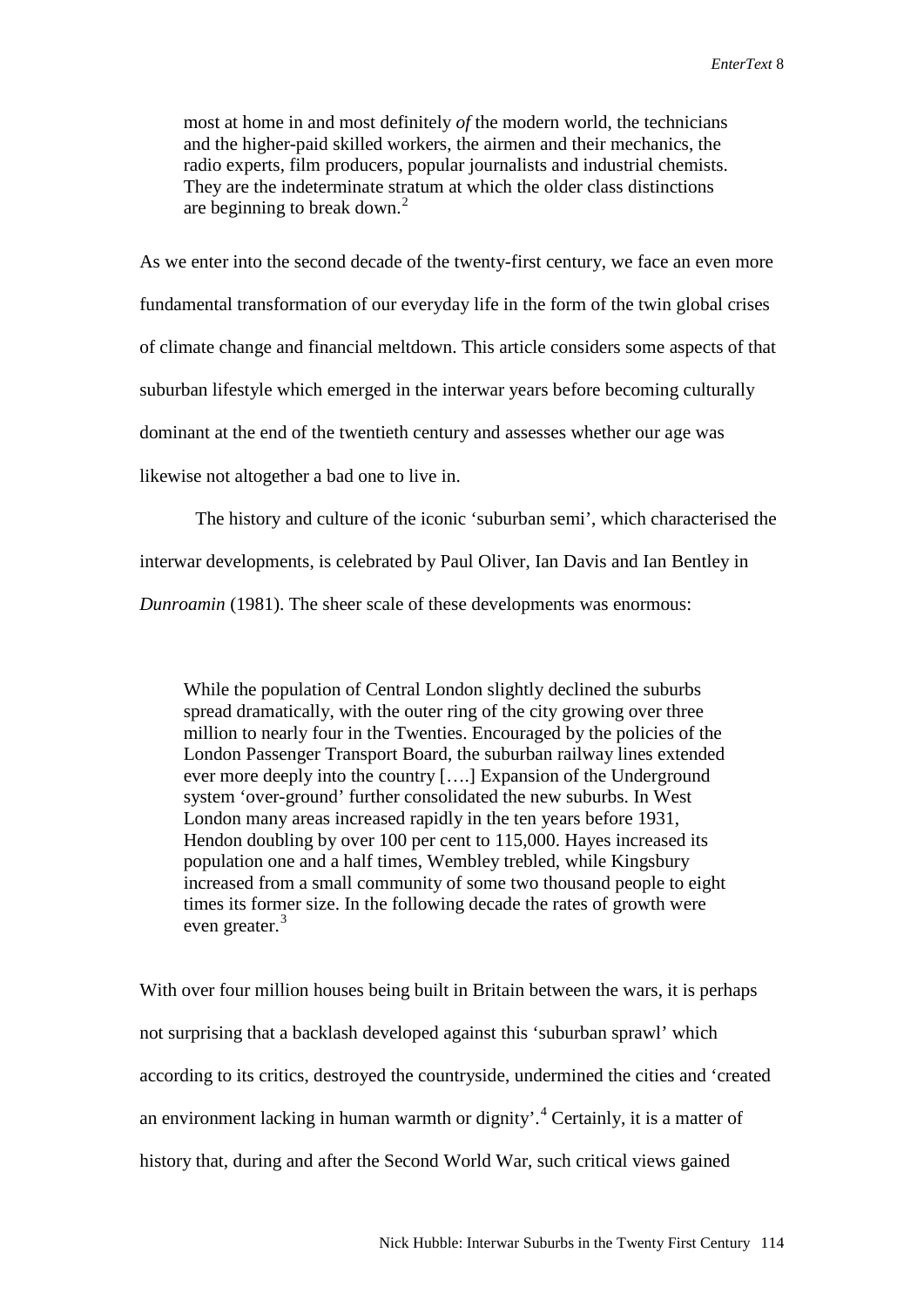ascendancy and led, via measures such as the formation of the Green Belt and the passing of the 1947 Town and Country Planning Act, to the abrupt curtailment of the laissez-faire interwar building boom and the acceptance from the late 1950s onwards of high-rise development as the answer to Britain's housing problems – a policy which proved to have disastrous social consequences.<sup>[5](#page-19-3)</sup> However, much of the antipathy to the suburbs was to the values 'of home, of family, of stability and of individualism' they materially symbolised in contradistinction to the 'machine-for-living-in' aesthetic of the Continental Modern Movement.<sup>[6](#page-19-4)</sup>

While such suburban values can be portrayed as conservative or even reactionary, this is to miss the gender implications of the physiognomy of the suburban house: 'The swelling bosom of the bay windows combined to communicate maternal warmth. Such curves dominated the necessarily rectilinear elements in the façade so that the swelling breasts of the bays eclipsed the masculine associations of a rigid formalism.<sup>[7](#page-19-5)</sup> This was a matriarchal culture in which the only phallic symbols on display were the garden gnomes – often grouped around a vaginal pond: 'Together they express[ed] territoriality, the determination to settle and to populate the earth within the domain of Dunroamin.<sup>[8](#page-19-6)</sup> This public fertility display represented a new hope in British society of escaping not just the horrors of the First World War and the Depression, but also the class stratifications and inequalities of the earlier Victorian era. The utopian promise of a golden classless future just around the corner was encapsulated by the sunray motif of the garden gate and the stained-glass galleon on the front door:

Whether the boat was embarking on a new venture, or sailing into port was not clear; the owner could project himself into either interpretation of the scene. Essentially the ship carried himself and his family and for this reason it was important that he should not feel it was sailing away from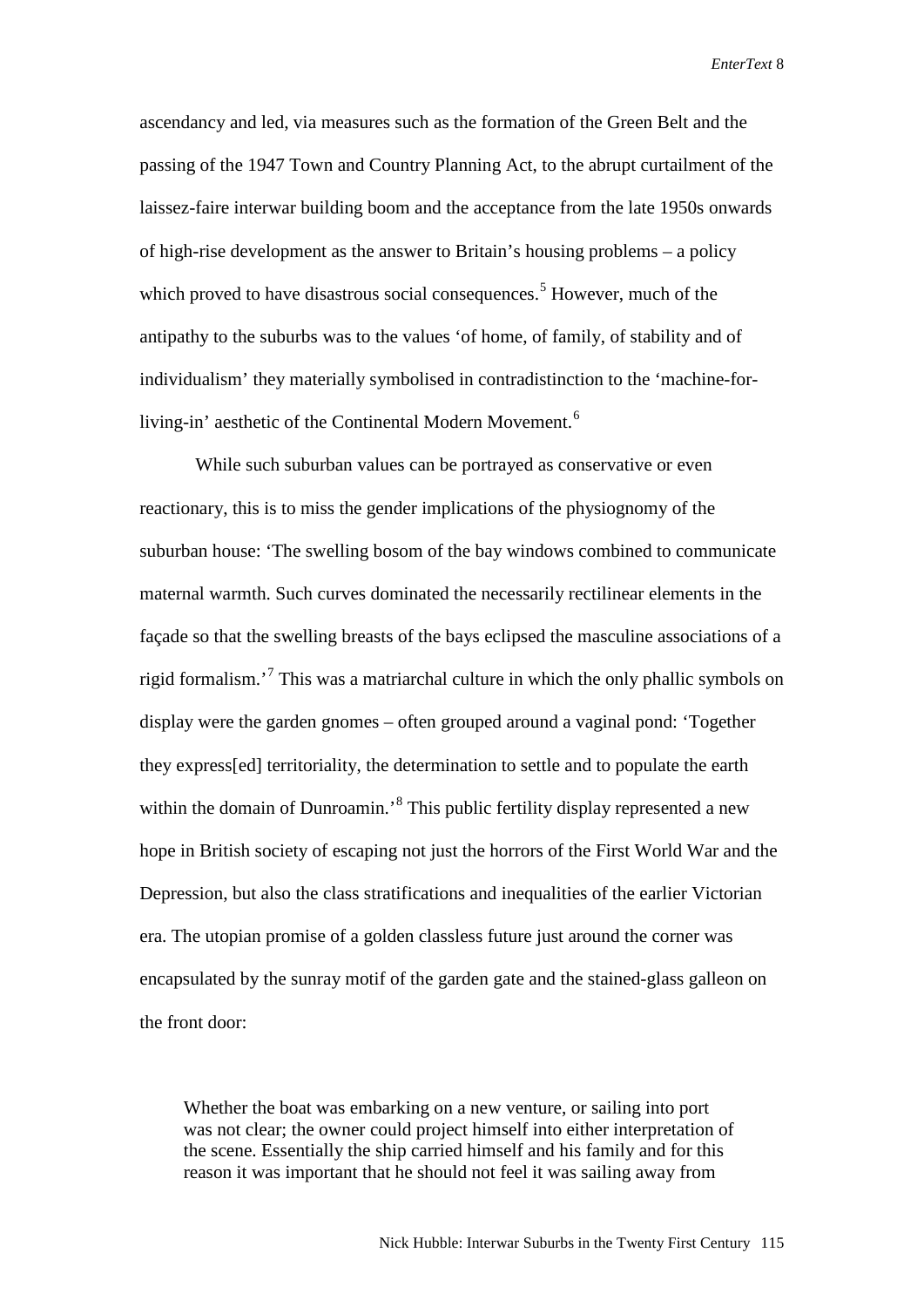him. With one or two sails billowing in full, pregnant shapes, the 'galleon', as it was usually termed, rode high on a tumbling sea.<sup>[9](#page-19-7)</sup>

In 1946, there was no doubt in the mind of J.M. Richards, that this was the future for which many had fought fascism during the Second World War and to which others aspired: 'The picture we have been painting [of the English suburban residence and its garden] is the picture the ordinary Englishman has in his mind when he is away at the war, or travelling about on business or living in digs in the middle of town till such time as he can afford a home of his own.<sup>'[10](#page-19-8)</sup> In later years, the utopian possibilities of the suburbs were retrospectively celebrated as, for example, in the scene from R.F. Delderfield's 1958 novel, *The Avenue Goes to War* in which two neighbours, who significantly had been on opposing sides during the General Strike of 1926, turn their back gardens into a common space:

Harold said 'it's a pity we can't have it in two gardens old man!' 'Well and why can't we?' asked Jim suddenly 'There's the Fence!' 'Then the hell with the fence' retorted Jim. …. The symbolic levelling of the fence, with Jim swinging a 14lb sledge

hammer at the Verandah end, and Harold at the nursery end was a spectacular opening to a party that, from its outset, proved the most joyful and uninhibited in the Avenue's history.<sup>[11](#page-19-9)</sup>

However, in reality, this potential golden future was eclipsed by a rival utopian development: the largely unheralded election of the Labour party and the foundation of the Welfare State. The scope of the transition entailed by the 1945 political settlement has been cogently stated by the historian Ross McKibbin:

By the end of the 1930s the Conservative Party had created a huge, heterogeneous, but stable coalition. There was nothing to suggest it was provisional; everything to suggest it was a natural historical outcome. The only obvious threats to it were external. In this sense the Second World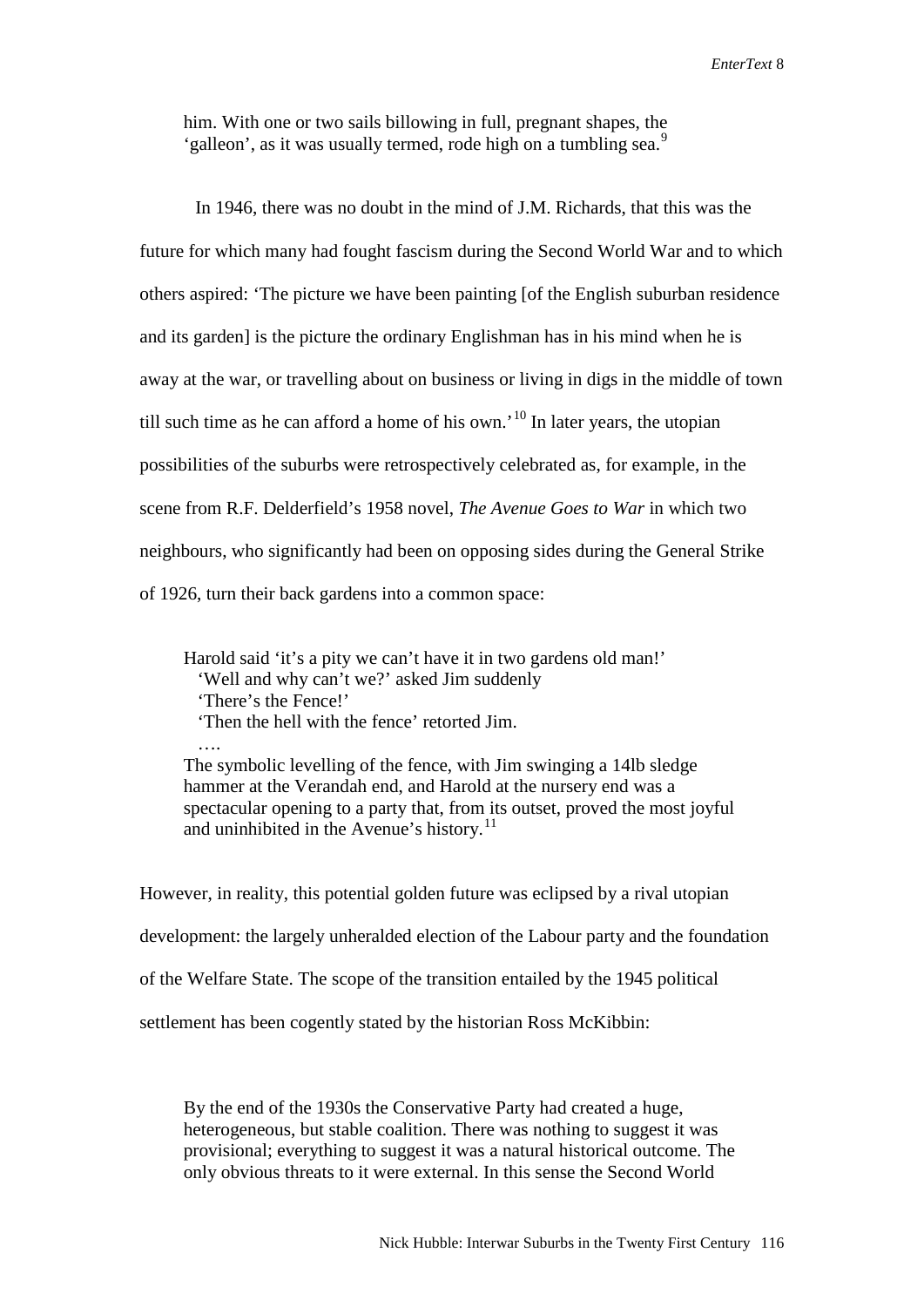War threw British history, and even more, English history, off course [...] More or less everyone in the interwar years agreed that England was a democracy. The question was – whose democracy? Before the outbreak of war the question seemed to have been answered […] the ruling definition of democracy was individualist and its proponents chiefly a modernised middle class; in the 1940s the ruling definition was socialdemocratic and its proponents chiefly the organised working class. The class, therefore, which in the 1930s was the class of progress became in the 1940s the class of resistance. $^{12}$  $^{12}$  $^{12}$ 

Nevertheless, the memory of that suburban utopia lingered culturally in the residual traces of middlebrow culture, such as Delderfield's novel, and eventually reemerged in the late 1990s in New Labour's vision of 'Middle England'. This was all about ensuring, in the words of one of its key architects, Philip Gould, that the 'the politics of the suburbs' – 'the progress and well-being of individuals and their families' – did not remain 'forgotten'.<sup>[13](#page-19-11)</sup> By voting Labour after eighteen years of Conservative rule, a new classless era would dawn for the suburban new middle classes: 'the aspirational classes – working-class achievers and the middle class under pressure … estimated by the British Social Attitudes survey to comprise 50 per cent of the population'.[14](#page-19-12) However, from the perspective of 2010, as Labour struggle in the opinion polls with an election imminent, the promised 'progressive century' looks increasingly unlikely to last for any longer than twelve ultimately disappointing years.[15](#page-19-13) The greatest irony of this failure is, of course, that the high point of New Labour's attempt to align their target suburban new middle classes into a cohesive political movement was on 15 February 2003, when two million of them marched against the imminent invasion of Iraq by Britain and the United States. Once that overture had been rejected, any prospects of a lasting progressive alliance immediately began to recede. Yet, in any case, such prospects were always doomed. In part, this was because all New Labour had to offer the 'forgotten suburbs' was the materialist consumerism of 'better houses, better holidays, better lives'.[16](#page-19-14) However, as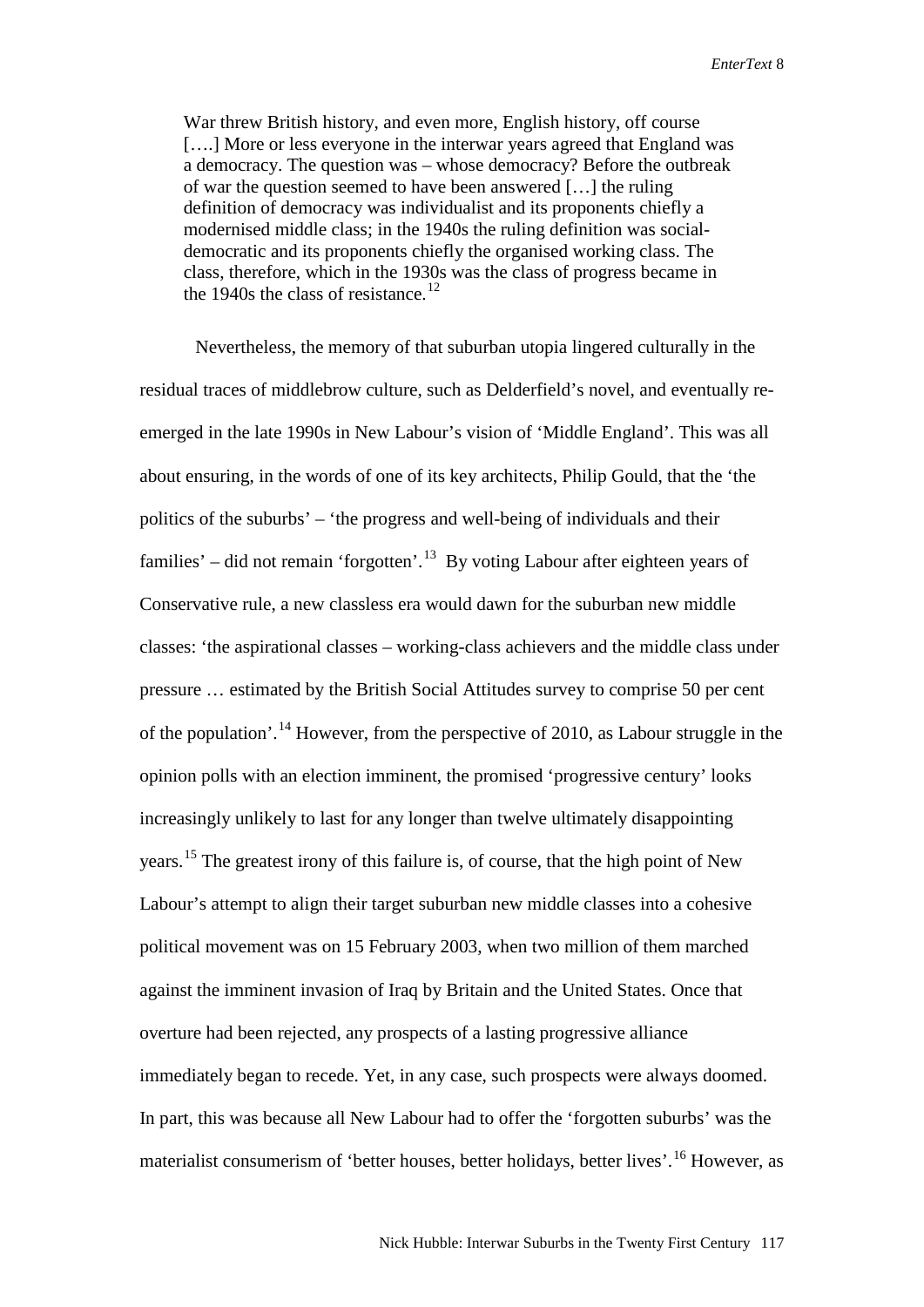was to be revealed by the televised cultural experiment of Channel 4's *The 1940s House* (2001; screened in the run up to the end of the Party's first electoral term). even the utilisation of sunray symbolism in a direct appeal to the suburban utopian impulse would have fared no better in the long run.

### **2.** *The 1940s House*

In 2000, the Hymers family from West Yorkshire moved into an interwar semidetached house in the South East London suburb of West Wickham to relive the experience of the Second World War telescoped into nine weeks, while being filmed by Channel 4. The resultant series and accompanying book of the same title, written by a leading historian of the period, Juliet Gardiner, were popular; but lasting cultural significance has been cemented by the continued presence of a full-scale replica of the house in the Imperial War Museum since  $14$  December  $2000$ .<sup>[17](#page-19-15)</sup> If one compares this success with the poor reception of the contemporary Millennium Dome, in which zones such as 'Shared Ground' – a full-scale replica of a suburban row of shops sponsored by Camelot, the firm which runs the National Lottery – appeared to be deliberately mocking suburban values, then the cultural centrality of suburban life to Britain at the turn of the Millennium comes into focus.

The location chosen for *The 1940s House* provided a textbook history of the interwar suburb. At the end of the First World War, West Wickham was still a rural village with a population of 1,300 but, following the electrification of the railway in 1925, it had mushroomed into a typical suburban development of some 20,000 inhabitants by the late 1930s. The house was in Braemar Gardens, built in 1932 by the builders Bradfield Bros and Maybery and originally sold for £875 freehold. The enduring value placed on such properties is reflected in the fact that during 1999,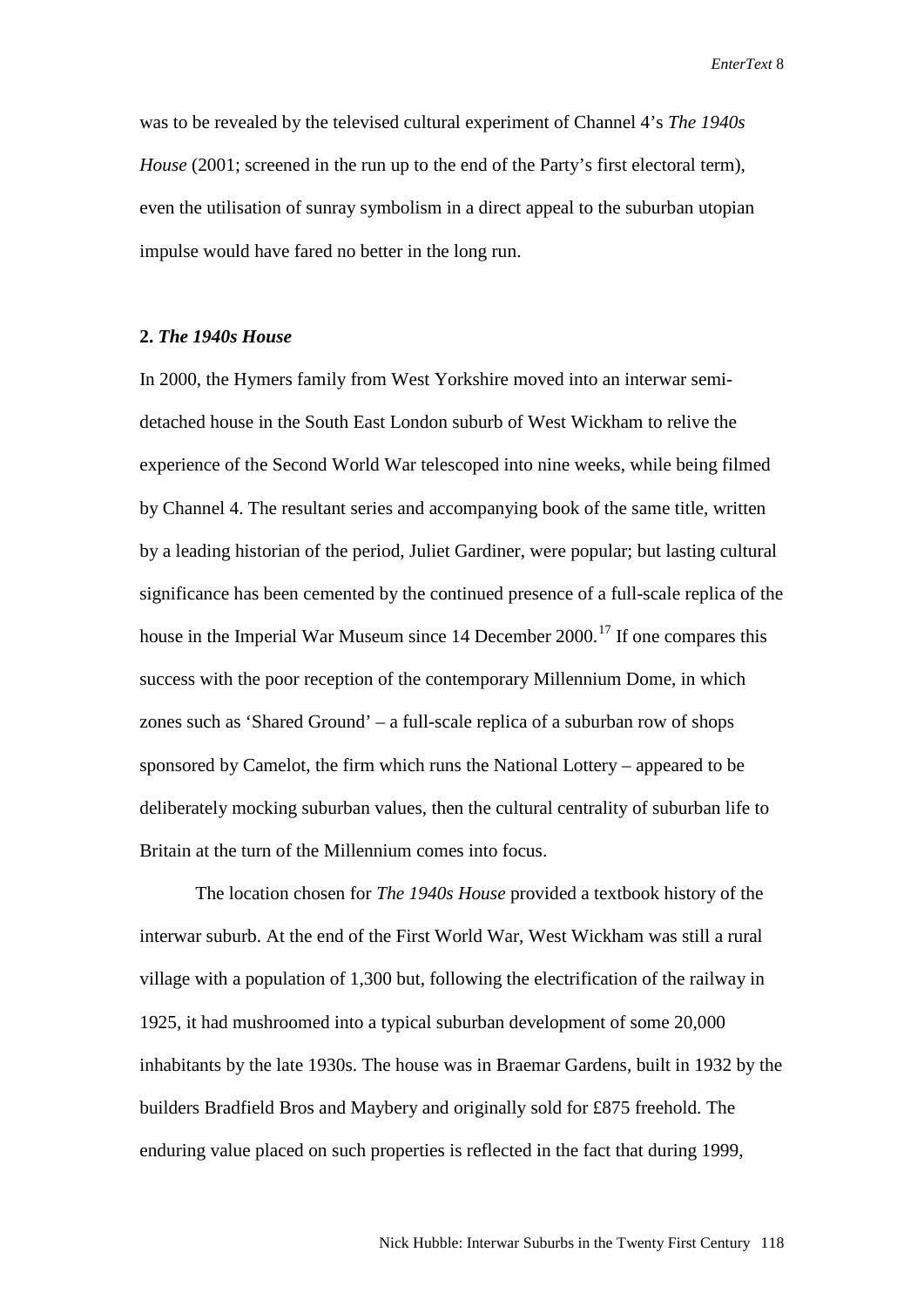

*Fig.1 Design on paper bag from Imperial War Museum (Nick Hubble)*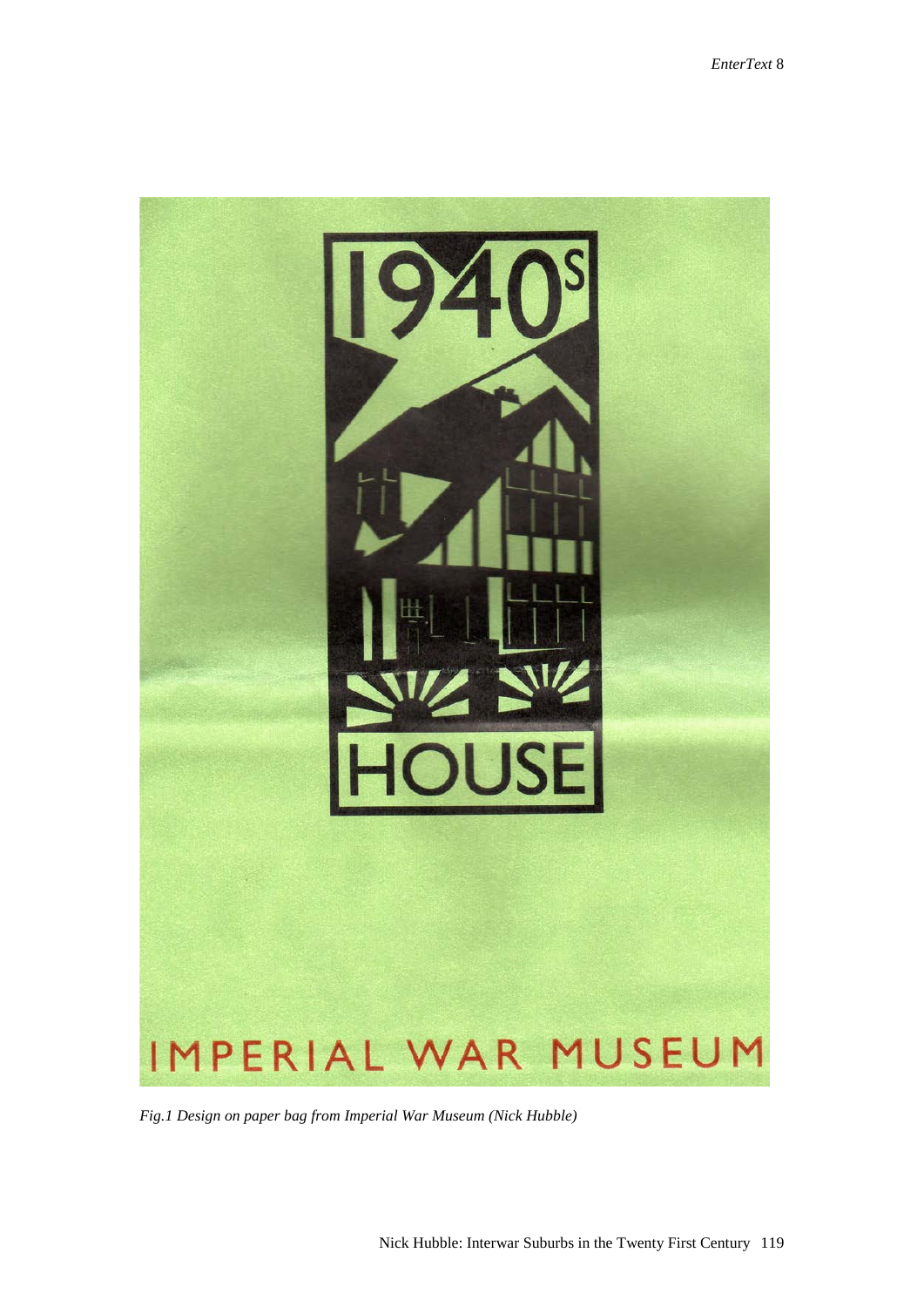when bought for the programme, it was on the market for £[18](#page-19-16)7, 000.<sup>18</sup> By the time of the housing market crash of 2007-08, it would have been worth well over £300,000 and may well have regained similar value by now.

The house was lovingly restored to its original condition. The frontispiece and title page of Gardiner's book prominently display the sunray design of the house's gates and the stained-glass window of its front door. This latter is not a galleon, but another common motif of the period: a budding rose. As with the account Paul Oliver gives of the equally popular peacock motif, the rose is displayed at the top of a 'glowing vaginal shape' and holds the promise of one day opening out into its full glory.<sup>[19](#page-19-17)</sup> This utopian symbolism is liberally combined throughout both the book and the series with iconic Second World War imagery to connote a distilled Britishness: the top corner of every page in the book is adorned with a floating Union Jack. During the war itself, defiance to the threat of air-raids and invasion became embodied in recognisably working-class figures as the dominant form of culturally representing Britishness, as memorably described by Mass-Observation co-founder, Tom Harrisson:

The simple working man, usually the Cockney, and in nine cases out of ten either a char lady or a taxi driver. This character usually speaks for the unshakeable people of Britain, untainted by Communism, and for that matter untainted by anything else, except a pint of beer or an occasional bomb story in which the Cockney invariably shows heroic stoic qualities. $^{20}$  $^{20}$  $^{20}$ 

On the face of it, the achievement of *The 1940s House* was to succeed, where earlier attempts such as Delderfield's novel had failed, in supplanting the dominant workingclass imagery of wartime Britain with a revisionist history in which defiant Britishness retrospectively becomes embodied in the suburban new middle classes.<sup>[21](#page-19-19)</sup>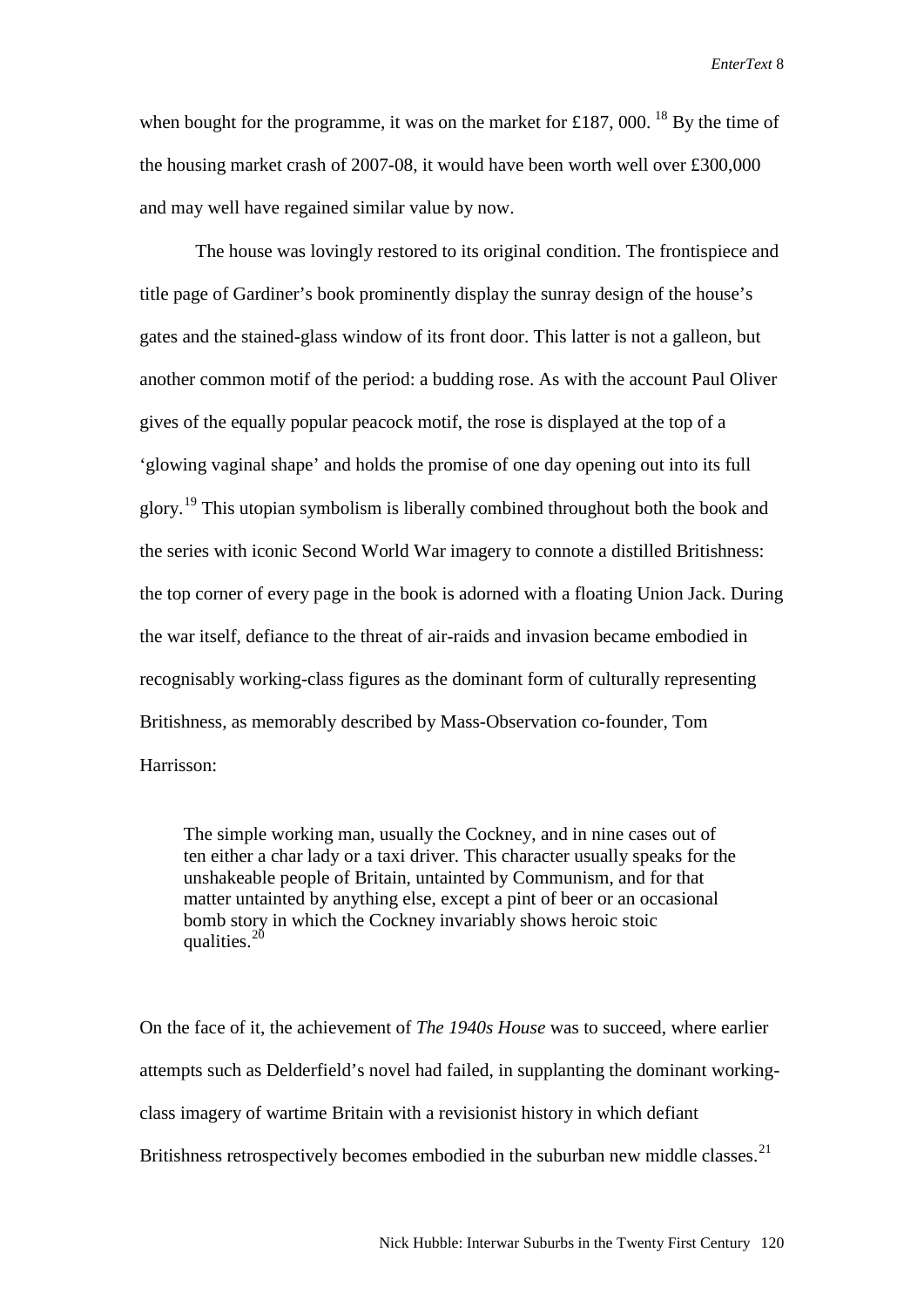This effect was supported by the instant one-nation appeal that comes from situating an engaging West Yorkshire family in a South-East London suburb, while utilising carefully-framed shots of the Parish Church and adjacent farmland to add some additional timeless rural imagery.

Angus Calder's 1991 study *The Myth of the Blitz* provides a useful point of reference for determining exactly what is at stake in this kind of revisionist history. Calder argues that the relative uniqueness of three British wartime experiences – the bombardment of the Blitz, $^{22}$  $^{22}$  $^{22}$  the mass evacuation of troops from Dunkirk and the aerial Battle of Britain – support 'a myth of British or English moral pre-eminence, buttressed by British unity'.<sup>[23](#page-19-21)</sup> Not to put too fine a point on it, harnessing the spirit of the myth of the Blitz, or demonstrating the 'Dunkirk spirit', in Britain is the equivalent of demonstrating divine leadership anywhere else in the world. The same set of associations can potentially be used to legitimate widely different political visions of society and the only question is whether the claim can be made successfully. The immediate context for Calder's book was exactly such a successful invocation of the wartime British spirit by the Conservative Government of Margaret Thatcher during and after the Falklands War of 1982, which led to a landslide victory in the General Election of  $1983<sup>24</sup>$  $1983<sup>24</sup>$  $1983<sup>24</sup>$ 

Significantly, Calder identifies the origins of Thatcherism as lying in the interwar suburbs. He begins this section of his book by sharply criticising the bland sentimentality of *The Avenue Goes to War*:

Delderfield's rhetoric has the sickly flavour of complete, obtuse sincerity. An enormous readership could accept it because they, like him, took the myth for granted. Of course a commuter was naturally heroic. The valour of such men, struggling in to work had been clearly celebrated by writers and film-makers during the Blitz. London's suburbs had been, somehow, glorious in war  $(173)$ .<sup>[25](#page-19-23)</sup>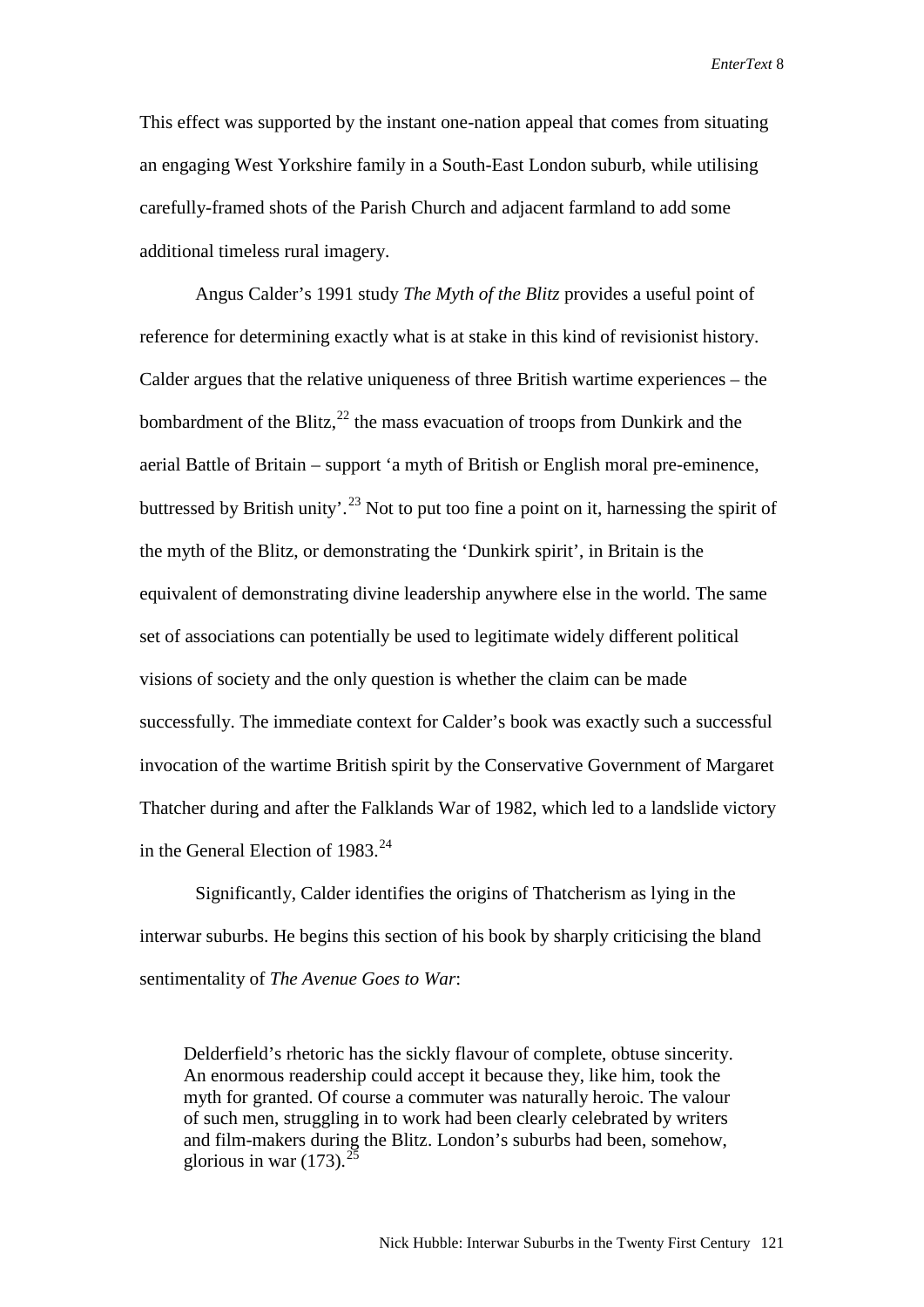He then goes on to quote the film-maker John Boorman, who in his preface to the script of his own suburban war film, *Hope and Glory* (1987), makes the selfadmission: 'I was born at No.50 Rosehill Avenue, Carshalton, a monotonous street of those semi-detached suburban houses of which four million were built between the wars.<sup>'[26](#page-19-24)</sup> Several pages later, Calder reveals that his interest in Boorman comes from the fact that he himself 'was born, in 1942, in a suburb adjacent to Carshalton. I share his sense of shame about such origins  $[...]$ <sup>[27](#page-19-25)</sup> What is this shame? Calder quotes Boorman on 'the historic implications of the rise of "semi-suburbia"':

They all missed it (or got it wrong) – the academics, the politicians, the upper classes. While they worried about socialism and Fascism, the cuckoo had laid its egg in their nest and Maragaret Thatcher would hatch out of it … Where did it come from, this new class? Some had slipped down from the middle class; most were dragging themselves up from the working class … Most of the children I knew had no interest in where they came from, no memory of family history. We viewed each other with suspicion, kept ourselves to ourselves. $28$ 

The source of the shame, then, is a perceived complicity by birth and upbringing with Thatcher and the politics of possessive individualism that came catastrophically to dominate the 1980s. Apparently, there had been no such thing as society in the semidetached world of the suburbs.

On this reading, that aspect of the myth of the Blitz which is often referred to as the 'People's War' could even be seen as a good thing because it enabled the 1945 political settlement and held suburban individualism at bay for another thirty years. However, this would fail to explain how suburban public opinion contributed to the downfall of Thatcher in 1990 and the subsequent rejection of the Conservatives in 1997. In retrospect, Boorman's views look like the product of 1980s despair and indeed, obviously writing after Thatcher was no longer Prime Minister, Calder eventually proceeds to take up a more optimistic note in his conclusion: 'it now seems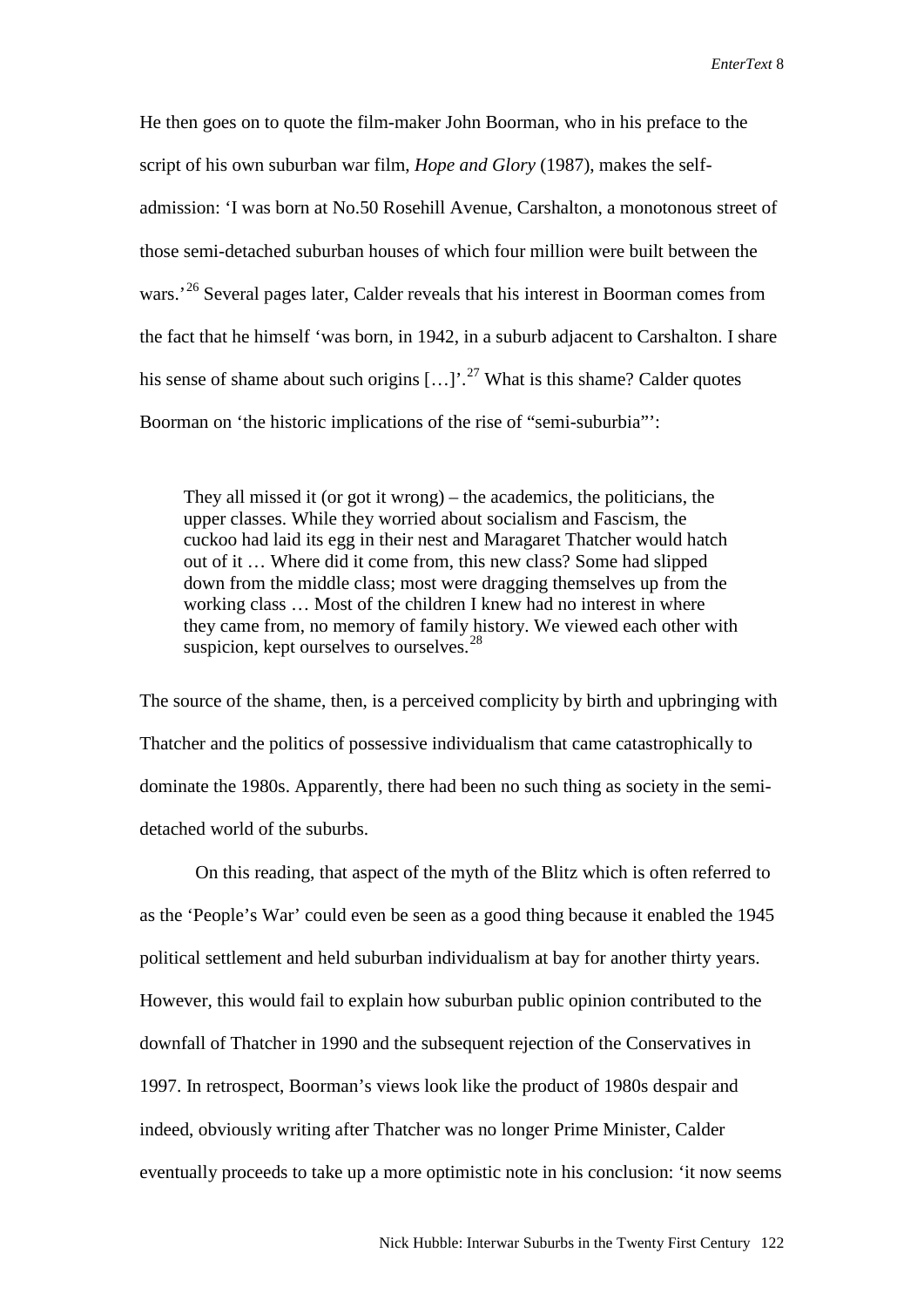as if Thatcher's appropriation of parts of the myth for party advantage in 1982 may have helped to reduce the potency of the whole paradigm'  $(271)$ .<sup>[29](#page-19-27)</sup> His argument is that in trying to separate the Churchillian rhetoric from the equally integral elements of people's democracy and social consensus that fed into the Welfare State, Thatcherism ending up ripping the constituent values of postwar Britishness apart and creating something of a vacuum. In the course of a decade, the historical and cultural reference points that had supplied meaning to British Life since the Second World War were dissipated. When, in this context, New Labour talked of returning to the forgotten politics of the suburbs, what they were really doing was playing on the different meanings that the suburbs convey. On the one hand, with their still recent interwar connotations of a 'restless, cultureless life', the suburbs provided a metaphor for the void which had opened up in the national consciousness. On the other hand, they also held the associations of home and car ownership, better schools and better lives, which could be held out to an electorate now bereft of alternative bearings to orientate themselves by. This ingenious would-be exercise in bootstrapping was dependent on a brave new world of consumerism in which no one ever looked back, but came undone because the past itself was rapidly becoming commodified.

As Patrick Wright presciently argued in 1985, it was precisely the sense of loss and emptiness that came to characterise British everyday life at that time that provided the conditions in which the heritage industry was able to boom by reenacting the fullness of the past.[30](#page-19-28) Hence, something like *The 1940s House* was always going to become inevitable once Britain became officially a suburban nation. However, what distinguishes the series from the heritage industry in general, is that it didn't simply re-enact a full past for millennial suburban Britain in the way that heritage properties frequently employ period-costumed performers, but, by sending an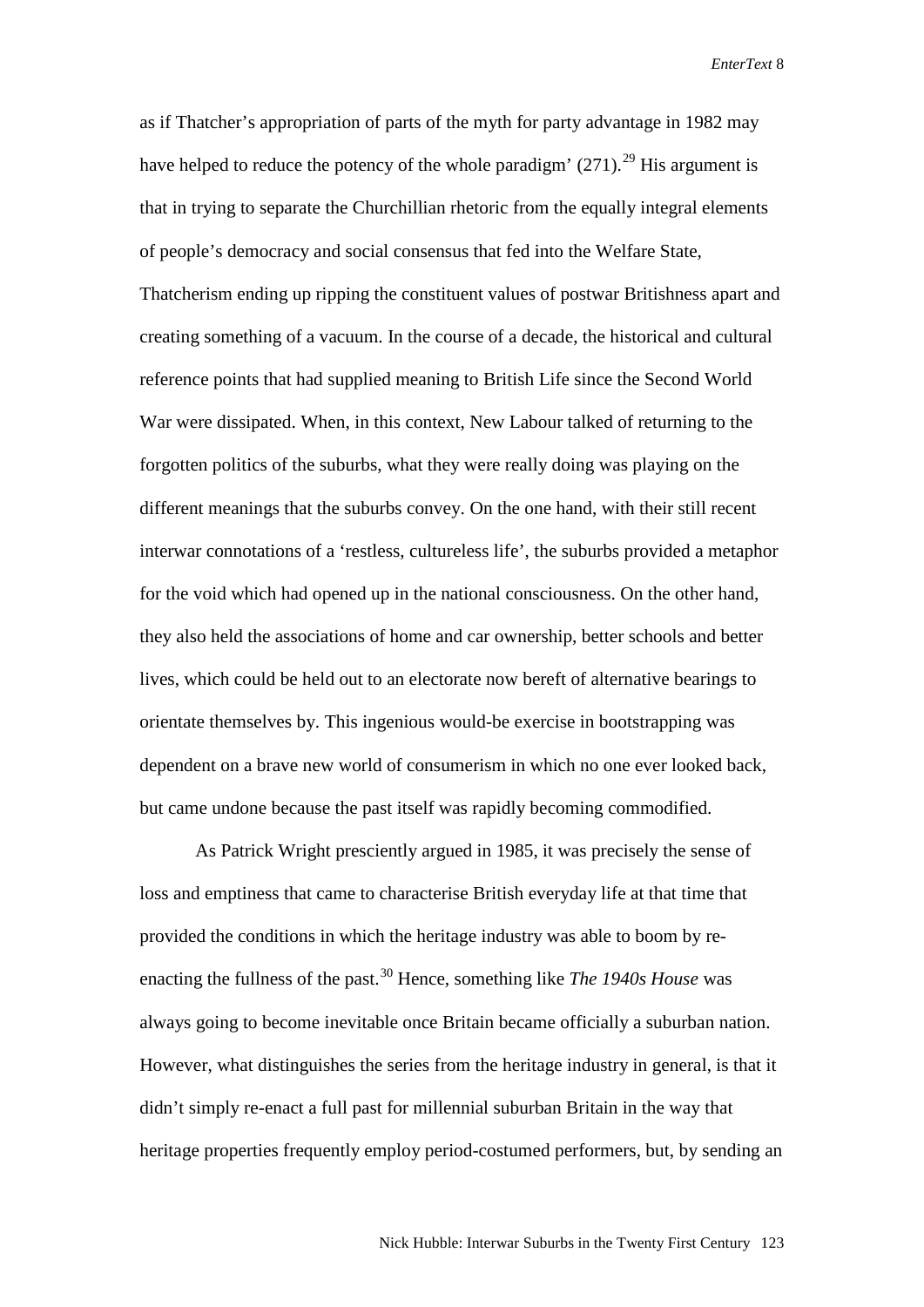actual family of the year 2000 'back' to re-live that past, created a dual perspective which gave the project surprising depth and meaning.

This wasn't apparent from the start. The wartime conditions were painstakingly reconstructed and the expectation was clearly that the challenge to the Hymers family was to live up to them. In fact, however, the manufactured version of the past on offer was conservative to the point of being reactionary. For example, on arrival in the house the family found that: 'there were cookery books, books with household advice, and a few volumes of patriotic history […] some stirring stories of Empire and adventure books and some thrillers and of course books to read aloud to the boys'.[31](#page-19-29) This hardly reflects the work of historians such as McKibbin, Tom Jeffries and Susan Pennybacker, who have written about how the interwar new middle class and black-coated workers of Britain were generally politically left leaning and self-consciously progressive.<sup>[32](#page-19-30)</sup> As an aircraft engineer and, therefore, one of Orwell's germs of the future England, why couldn't Michael Hymers have been made a Left Book Club member or at least allocated a few Penguin Specials – which sold in their hundreds of thousands to people like him in the late 1930s – to read in his newly television free evenings? $33$ 

Likewise, the blackout and the compulsory carrying of gas masks, two of the most contentious official diktats of wartime Britain, were visually represented as conditions that the Hymers had to comply with. The Hymers are seen in the series and photographs in the book dutifully carrying their masks around with them, although they weren't allowed to actually wear the original masks due to health and safety concerns over the asbestos content in the canisters. In contrast, Gardiner's discussion of gas masks does note that as early as November 1939 many people had ceased to carry them.<sup>[34](#page-19-32)</sup> To which might be added the observation that Orwell made in his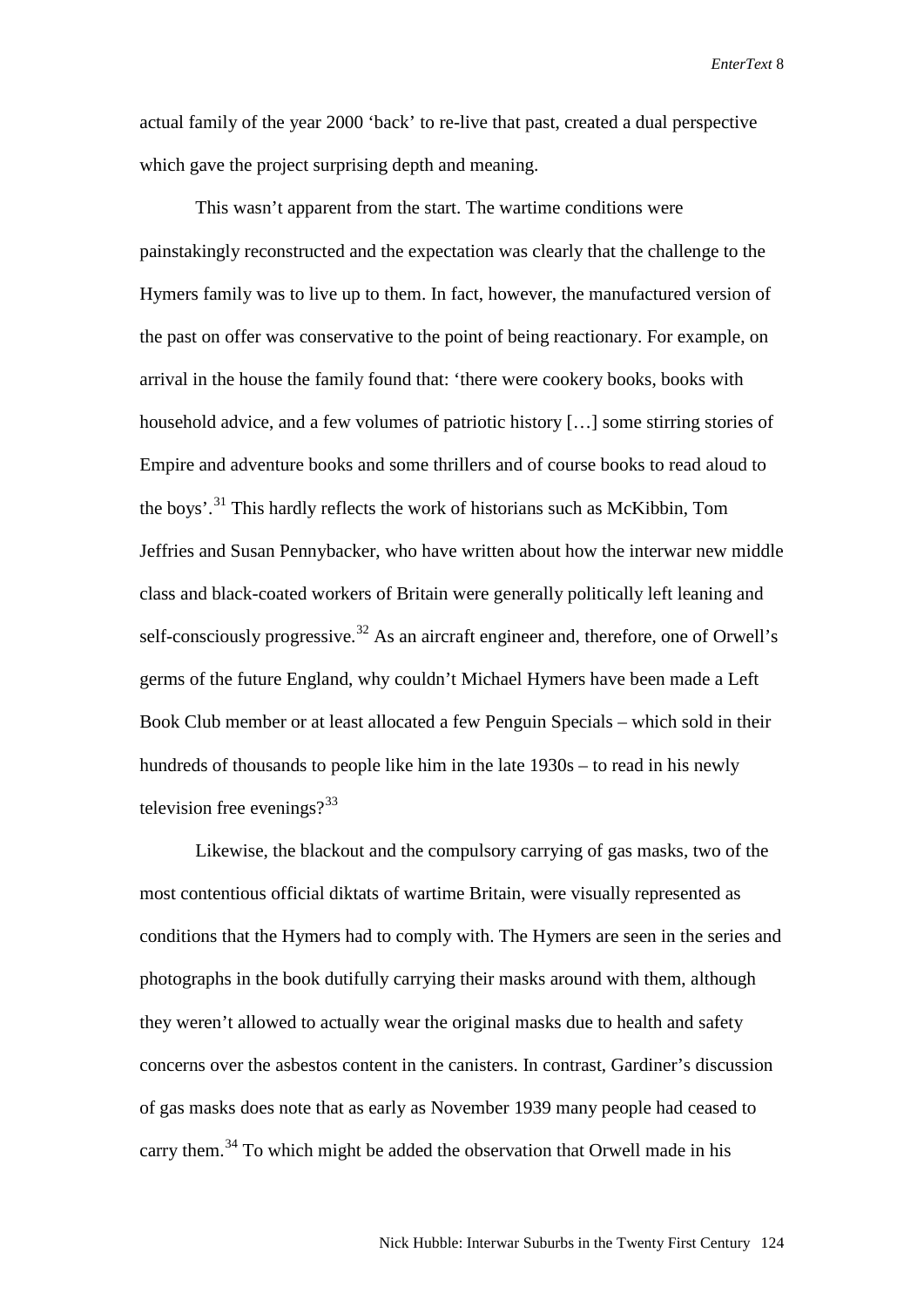wartime diary, that it was those on the political left, unhappy with the early conduct of the war, who were the first to stop carrying the masks they knew that they would never need.<sup>[35](#page-19-33)</sup> Similarly, the blackout was presented in the series as an all-enveloping darkness that lasted for five years. Gardiner records that the regulations were relaxed as early as December 1939 to allow diffused street lighting.<sup>[36](#page-19-34)</sup> However, this relaxation was not just an official response to the unbelievable casualty and fatality rate of that autumn, but also forced by the manifest public hostility to total blackout as reported at the time by Mass-Observation.<sup>[37](#page-19-35)</sup> The idea that from 1939-1945 people all pulled together, or at least put up with restrictions in silence because there was a war on, is a classic example of the more reactionary aspects of the myth of the Blitz. In 2000, it is rather telling that the Hymers were monitored for blackout infringements by CCTV.

These elements combined in the television series to form a peculiarly passive reconstruction of the past. This was offset to some extent by the account of the women's domestic experiences after Michael Hymers returned to his job in Yorkshire for a spell in the middle of the nine week reconstruction. The struggle of Lyn Hymers and her daughter Kirstie dealing with the wartime conditions and looking after Kirstie's two sons and their sense of achievement during this period came across well on the small screen, as did the frustration at the returning husband expecting to be served with his dinner. Lyn's recognition of the moment of return to subservience was a rare textually-endorsed criticism of the wartime experience.

Another active element in the series was the family's first experience of entering their Anderson shelter at the sound of the siren. This moment is captured in Gardiner's book by a long quotation from Lyn's diary: 'The panic and the fear were there. Once we were all in the shelter safely, we sat shaking, but then these feelings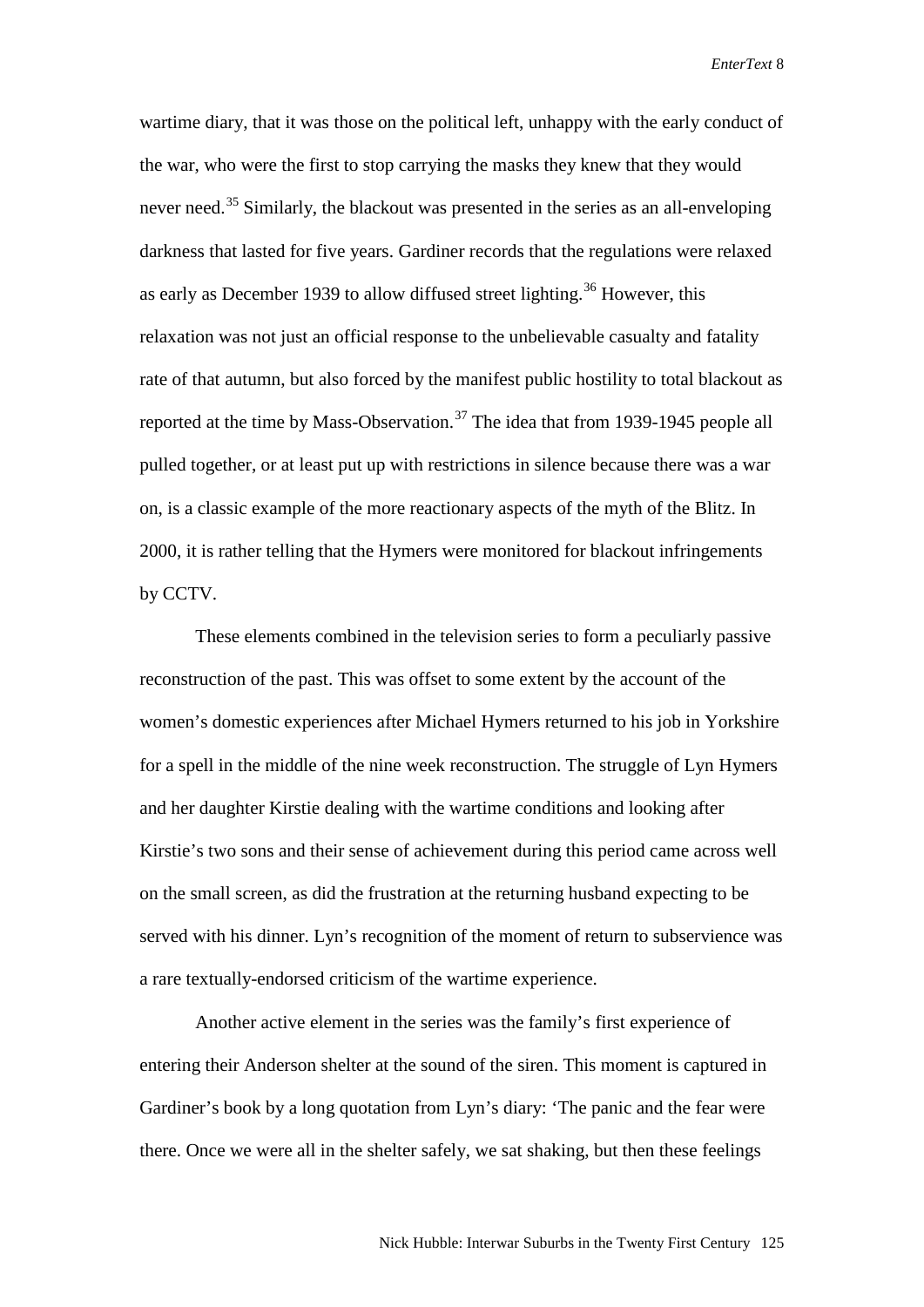went and I was back in 2000, but for those few minutes I had been reliving history.<sup>[38](#page-19-36)</sup> This provides an indication as to the source of the passivity, for, as Gardiner writes at one point: 'Although they were living a 1940s life in all practical essentials, Lyn and Kirstie were living it in 2000.<sup>[39](#page-19-37)</sup> From the point of view of the historian, the past is historicised; it's past and not connected to the present, which doesn't mean that it can't be subject to a kind of empathic understanding, but simply that it can't be made to function differently. It is this official viewpoint which draws out Lyn's confession that:

This is playing at it. I have to be honest. We'll all be alive at the end of the night and our house will be safe, as will the houses of our friends. I feel almost guilty sitting here in an Anderson shelter with no bombs. And then I thought this is why we're going down to the shelter two, three, four times a night. We're not doing it for us, we're not doing it for a television crew. We're doing it for the men and women of Britain who suffered so much during the Second World War, and whose stories we've heard while we've been doing this project.<sup>[40](#page-19-38)</sup>

These heartfelt sentiments lay bare exactly what a bizarre tribute *The 1940s House* performed towards the British people of the Second World War. As many said at the time, including Orwell in *The Lion and the Unicorn*, the only way for the war to be meaningful was if it was to be fought for a future. That future had to be more than a time loop in which the sacrifices of the past would be endlessly celebrated: a process, as this article has tried to portray, of diminishing returns to the point that postwar Britain is itself now an empty space. Obviously, *The 1940s House* needed to have one face turned towards the past, but if it wanted to be more than just good television and genuinely acknowledge the inspiration of the struggle of the British people in wartime, it also needed simultaneously to face the future. This particular challenge was left to the Hymers on their own.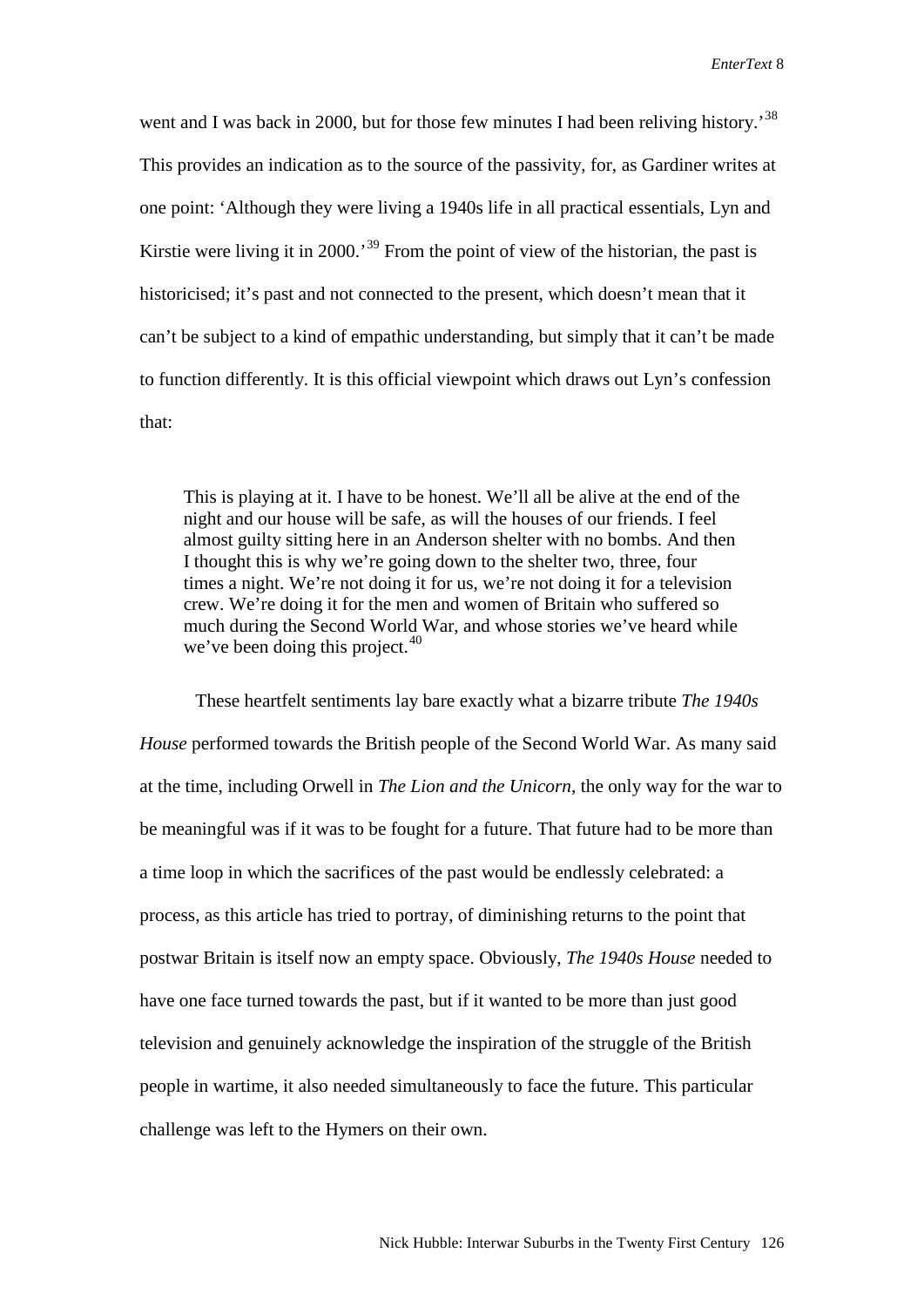Indeed, it was the family's stubborn retention of their values from the year 2000 that was to underwrite all the genuine insights thrown up by the series. One such moment was when Lyn suddenly became aware that her presence in a WVS uniform while doing voluntary work at a local old people's home was distressing some of the residents by stirring up memories that they couldn't deal with: a trapdoor into the past had opened and revealed the trauma underneath. Another example was Kirstie's concern about her son's pattern of play: 'All he does now is grab a piece of wood and pretend it's a gun and stand on top of the Anderson shelter "Shooting at the Germans"<sup>1</sup>.<sup>[41](#page-19-39)</sup> She was quite self-reflective enough to put this into its particular context: 'But they are in effect living a wartime experience and hearing news about the war every day, so it's bound to affect their behaviour at times.'[42](#page-19-40) However, the wider contexts of the programme were Britishness and the myth of the Blitz, which every British child has had to live with for more than half a century. Undoubtedly this has affected all our behaviour at times.

It was this kind of understanding, which led to the Hymers' more oppositional moments – those that were not quite contained within the overall narrative discourse:

The Hymers came to dislike the War Cabinet; they particularly resented what they considered to be our "snooping", and often thought we were harsh in what we demanded of them. They were sometimes thrown by some new instructions or regulations just as they thought they had begun to get their world in order. But they came to accept that is how it would have been in the war.  $43$ 

The Hymers' dislike of the War Cabinet – a panel, chiefly comprised of historians, who directed the Hymers' wartime lives – can be seen as an objection to history itself. It is history which bleeds the lived moments of the past from the present in order to construct its own backwards narrative, facing away from the future, and leaving only a space for the present. It is no surprise that, at the end of the nine weeks living in the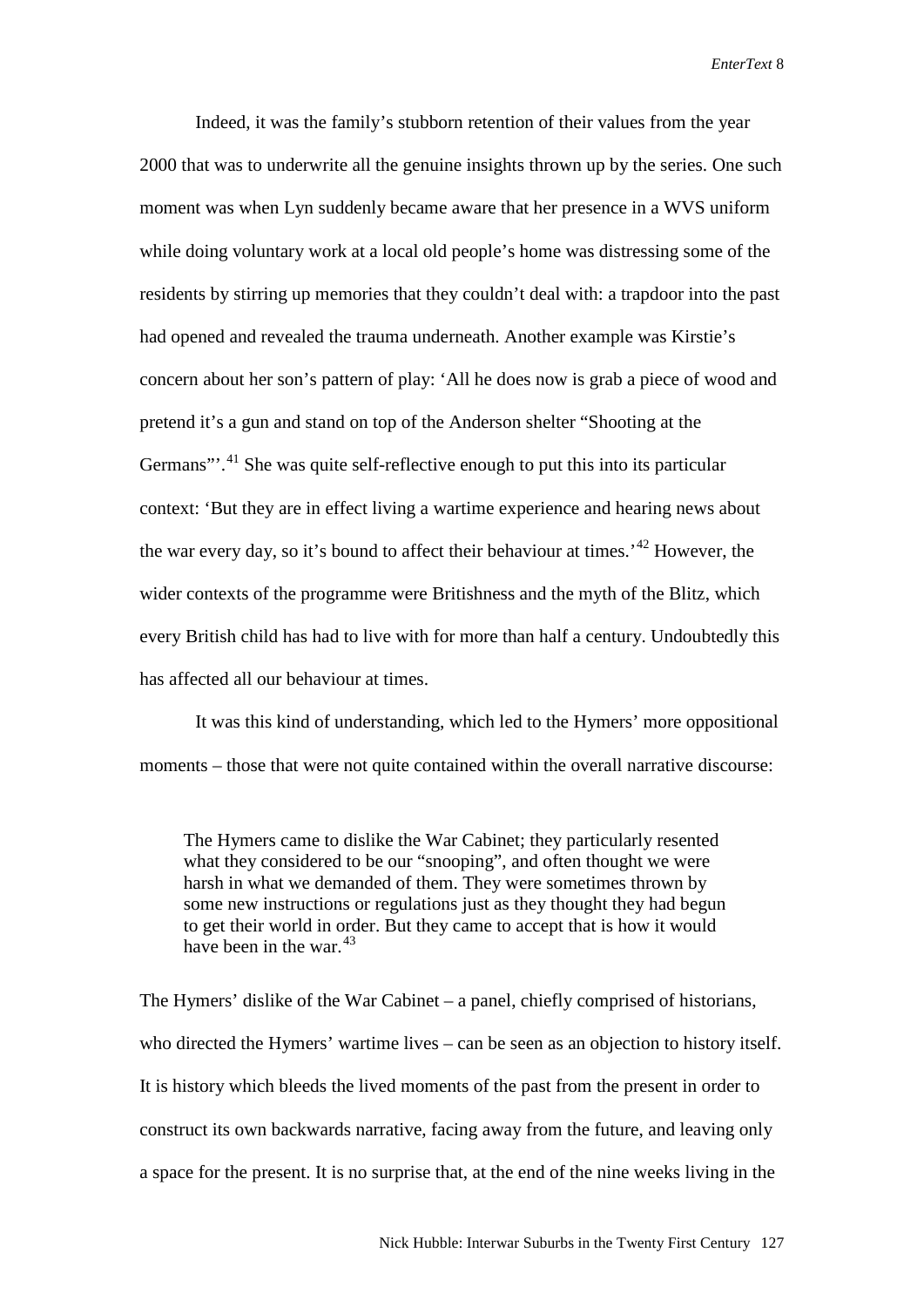1940s House, Lyn found 'the time travel forward to her former life painful'.<sup>[44](#page-19-42)</sup> As Gardiner notes, this return left her 'marooned in a complex space'.<sup>[45](#page-19-43)</sup> To be more precise, the experience of re-enacting the wartime period revealed to the Hymers, and their audience, the deeper truth that contemporary Britishness is itself no more than a continual process of re-enactment and that once that re-enactment has ended, then there is nothing left but a lonely and alienating vacuum. The Hymers took one look about them and promptly headed straight back into the past by buying a 1949 Ford Prefect and maintaining many of their 1940s shopping and cooking habits.



*Fig. 2. The former 1940s House in 2008 (Nick Hubble).*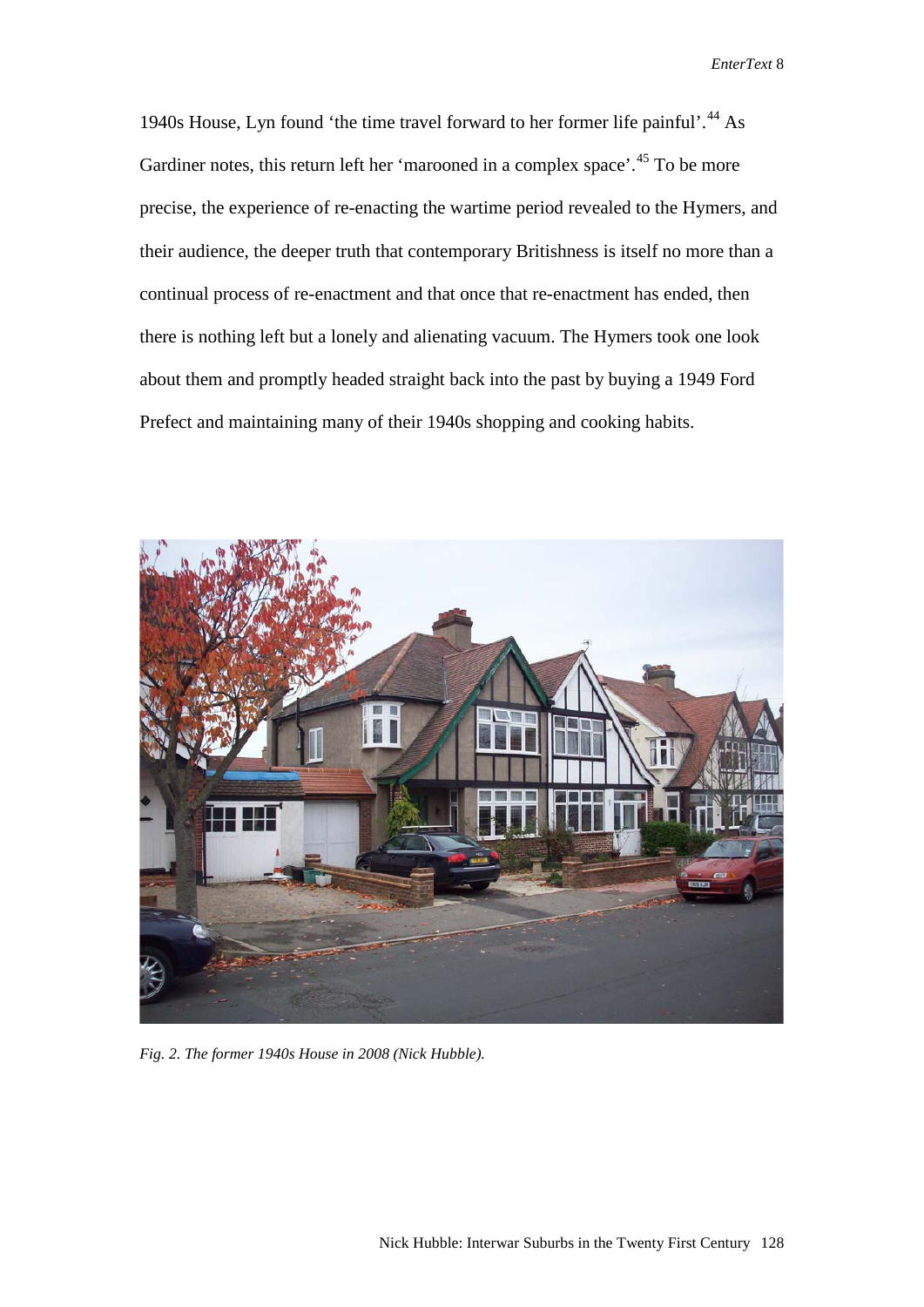#### **3. The Space Formerly Known as the Suburbs**

The interwar suburbs never blossomed into the promised golden age; only into a time loop of postwar Britain, which has now begun to unravel. The erstwhile signifiers of utopian fulfilment have been replaced by satellite dishes and front lawns paved over to make parking spaces. The twenty-first century incarnation of the 1940s House (see fig.2) has been stripped of its sunray gates to the future and symbolises the liminal persistence of a housing form and lifestyle, which survived its infancy but never managed to reach maturity. Indeed, it is not just the interwar suburbs that have been marooned in this manner: they are merely the culturally dominant signifiers of the wider suburban development that has taken place over the last 150 years in Britain. Eighty six percent of the national population now live in this liminal space.<sup>[46](#page-19-44)</sup>

How do people escape from it? They don't. They grow up and move to the City and then gradually find that they've acquired credit cards and a car and a mortgage and kids and they're shopping at Sainsbury's and Ikea and worrying about schools etc. This was the conclusion that the journalist, Miranda Sawyer, came to just before the turn of the millennium in her book, *Park and Ride: Adventures in Suburbia*  (1999). Sawyer was not investigating suburbia historically and culturally, but as 'a manner of living, an attitude to life, an atmosphere'.<sup>[47](#page-19-45)</sup> By her account, the spread of suburbia 'into the country, into the cities' is actually the spread of 'a particular knack, a peculiar sense of rightness and separation, convenience and cleanliness'.[48](#page-19-46) In short, as befits its liminal persistence, suburban living displays all the hallmarks of teenagers pretending to be grown up and the simple truth is:

Suburbia has won. It's got its own way. It's a consumer force to be reckoned with, an electorate that swings elections, and it's taking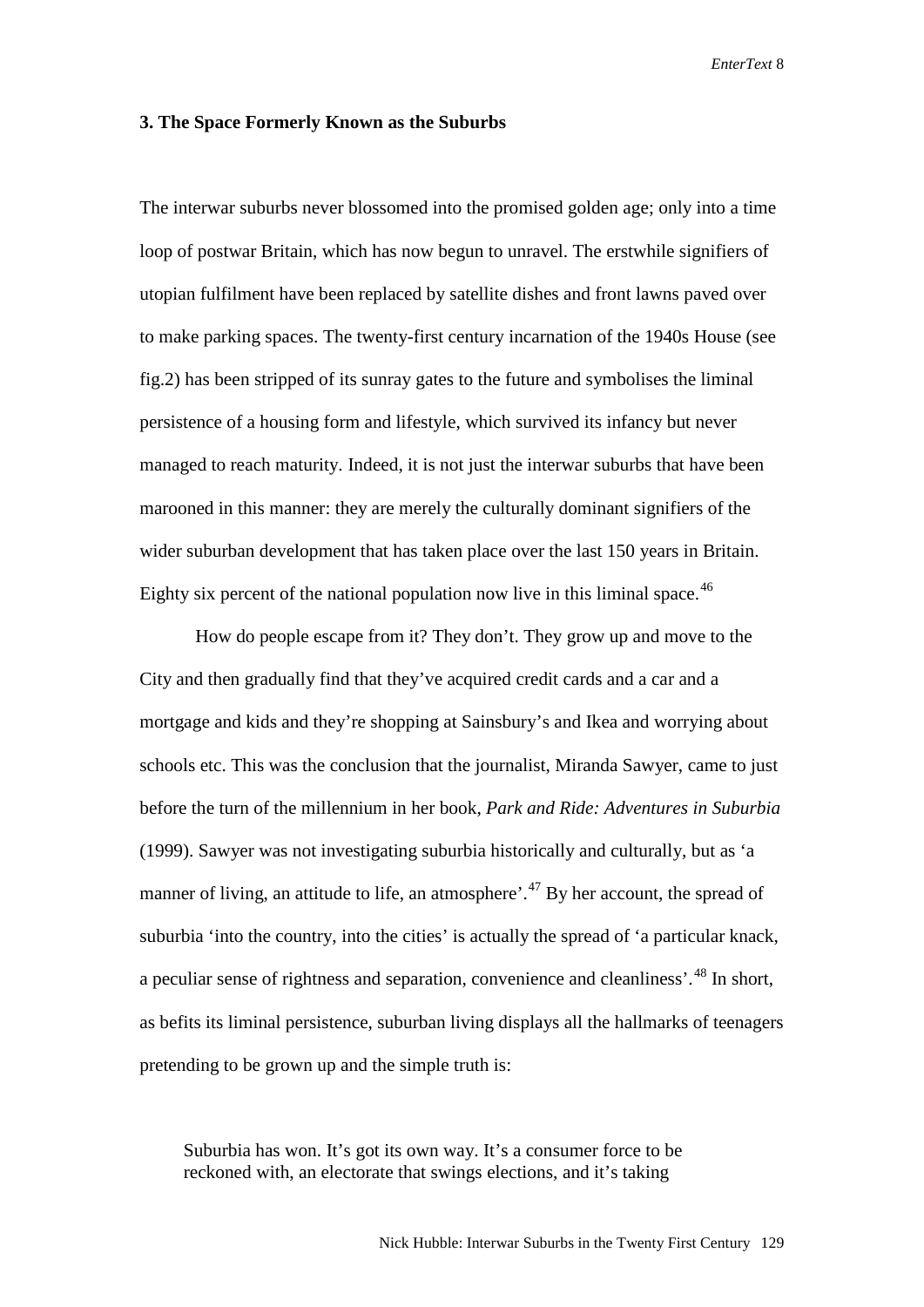advantage of its power. Suburbia's desire to drive everywhere, its insistence on hygiene, time-efficiency and overall niceness has created an environment that provides just that. A hold-my-hand culture  $\left[ \ldots \right]^{49}$  $\left[ \ldots \right]^{49}$  $\left[ \ldots \right]^{49}$ 

In many ways, Sawyer seems to be upholding the truth of all the historical criticisms that have been made of the suburbs, with the simple proviso of insisting that it is a condition that can be enjoyed. Her book's conclusion invites us all to share the fun:

Because you know, what suburbia wanted, it has got. All life's experiences but in bite-size form. Time to work, time to shop, time to drive, time to play. Life compartmentalised, with no room for anything nasty to slip through the gaps in between. Drive up, enjoy, drive home again. Park and ride.<sup>[50](#page-19-48)</sup>

The subversive value of this conclusion rests in its similarity to another playful invitation issued sixty years before it:

Progress and reaction have both turned out to be swindles. Seemingly there is nothing left but quietism – robbing reality of its terrors by simply submitting to it. Get inside the whale – or rather, admit that you are inside the whale (for you *are*, of course). Give yourself over to the worldprocess, stop fighting against it or pretending that you control it; simply accept it, endure it, record it.<sup>[51](#page-19-49)</sup>

Orwell's 'Inside the Whale' (1940) remains a contentious text precisely because of the difficulty in unpacking exactly what he was advocating: the question being not so much being whether he was being ironic as whether he was being doubly ironic. By playing off Henry Miller – the subject of the essay – against the Auden group, 'he was trying to create a dialectical space in which the politics of locality, human albeit passive, could interact with a wider political imaginary.'[52](#page-19-50) Likewise, Sawyer is surely thinking along the right lines: there is no longer any point in trying to control suburbia by historicising it. The sooner we accept that there is nothing outside suburbia and no interstitial hiding places within it, the sooner we can start generating a genuine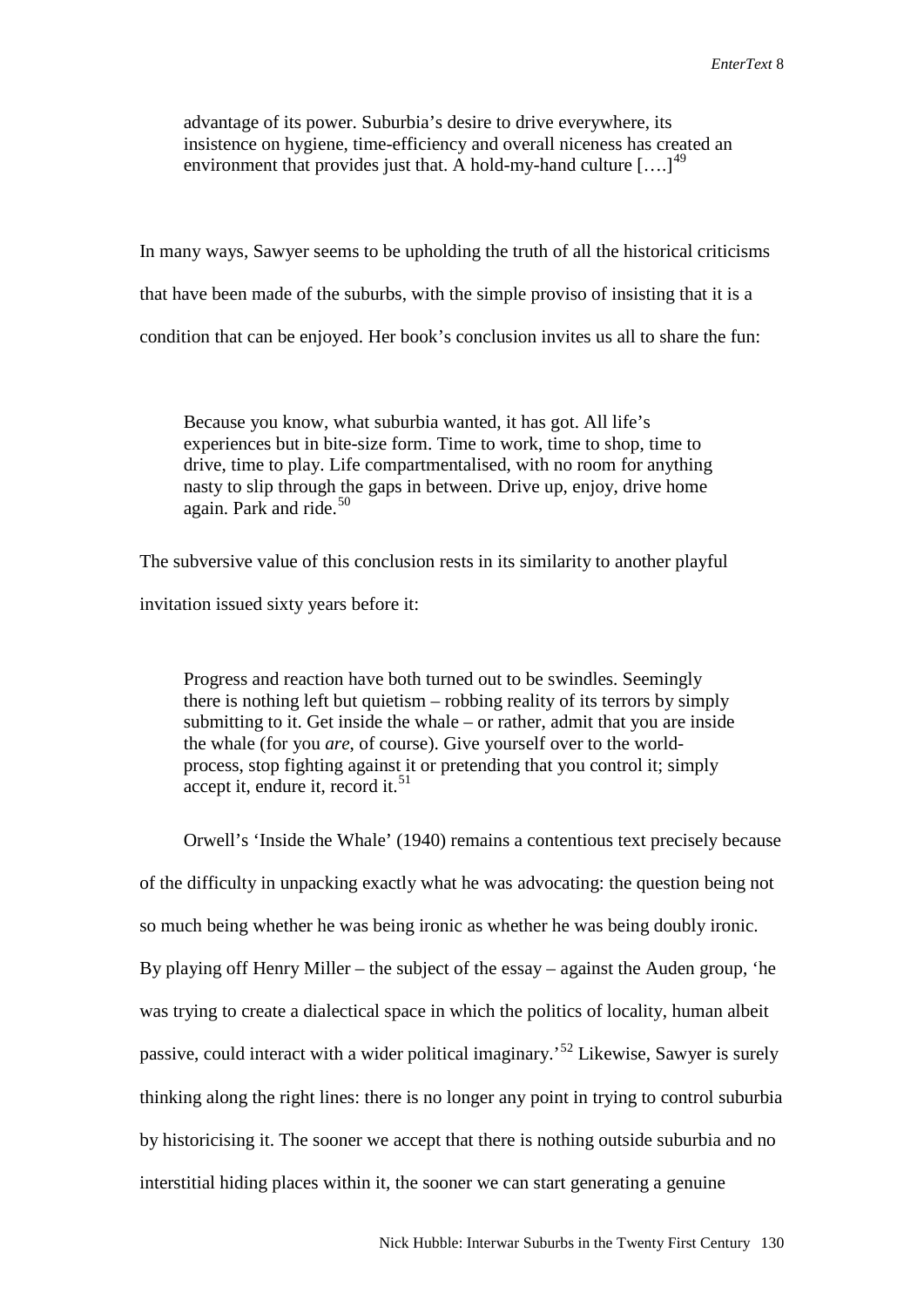alternative ex nihilo. However, it is to be hoped that the Imperial War Museum will

indefinitely prolong the exhibition of the 1940s House, so that once the new twenty-

first century lifestyle has emerged there remains something to remind our descendants

that our age, too, has not been altogether a bad one to live in.

<span id="page-18-0"></span>Notes

1

 $^7$  Ibid., 161.

 $<sup>9</sup>$  Ibid., 165.</sup>

<sup>10</sup> J.M. Richards, *The Castles on the Ground: The Anatomy of Suburbia* [1946] (London: John Murray, 1973), 14.

<sup>15</sup> Ibid., 398.<br><sup>16</sup> Ibid., 237.<br><sup>17</sup> The 1940s House has now become incorporated into the museum's 'Children's War' exhibition, which will run until 2012:<http://london.iwm.org.uk/server/show/conEvent.381>

BBC London have a visual tour of the house on their website:

[http://www.bbc.co.uk/london/content/image\\_galleries/1940s\\_house\\_gallery.shtml](http://www.bbc.co.uk/london/content/image_galleries/1940s_house_gallery.shtml) <sup>18</sup> The information in this paragraph is from Juliet Gardner, *The 1940s House* (London: Channel 4 Books, 2000), 22-24. The author of this paper grew up in a similar – although terraced rather than semi-detached – house in West Wickham.<br><sup>19</sup> Oliver at al, 167.

<sup>20</sup> Tom Harrisson, 'War Books', *Horizon*, IV, 24 (December 1941), 421.<br><sup>21</sup> A more recent example of this cultural revisionism is ITV's BAFTA award-winning drama, *Housewife, 49* (2006), starring Victoria Wood as Mass-Observation diarist, Nella Last. Here the everyday heroism on the wartime home front revolves around a semi-detached suburban house in Barrow. Therefore, similarly to *The 1940s House*, one nation appeal is maintained by the employment of northern accents in conjunction with a universal suburbanism. For more on Mass-Observation and this dramatisation, see Nick Hubble, *Mass-Observation and Everyday Life: Culture, History, Theory*, second edition, (Basingstoke: Palgrave Macmillan, 2010).

 $22$  The British 'Blitz' was unique because, unlike other recipients of sustained bombing campaigns, Britain was not subsequently defeated and invaded.<br><sup>23</sup> Angus Calder, *The Myth of the Blitz* [1991] (London: Pimlico, 1992), 2.<br><sup>24</sup> In his preface, Calder pointedly refers to the Falklands only by their Argentinean name

Malvinas: ibid., xiii.

 $^{25}$  Ibid., 173.

<sup>&</sup>lt;sup>1</sup> George Orwell, *The Road to Wigan Pier* [1937], *Complete Works*, V, (ed.) Peter Davison (London: Secker and Warburg, 1998), 102.

<sup>&</sup>lt;sup>2</sup> Orwell, *The Lion and the Unicorn* [1941] in *A Patriot After All: Complete Works*, XII, (ed.) Davison (London: Secker and Warburg, 2000), 408.

<sup>&</sup>lt;sup>3</sup> Paul Oliver, Ian Davis and Ian Bentley, *Dunroamin* (London: Barrie & Jenkins, 1981), 13.<br><sup>4</sup> Ibid., 18.

<sup>5</sup> For an engaged account of the shortcomings of 'tower block' policy see Lynsey Hanley, *Estates: An Intimate History* (London: Granta Books, 2007), 97-147. <sup>6</sup> Oliver et al, 157.

<sup>8</sup> Ibid., 170.

<sup>&</sup>lt;sup>11</sup> R.F. Delderfield, *The Avenue Goes to War* (London: Coronet Books, 1997). 440-442. This scene might be seen as a subconscious gesture towards breaking the walls between the classes; not the metaphorical walls but the material ones (built by the private developers) such as that in Cutteslowe, Oxford, which shut off the council estate from the neighbouring private suburban estate from 1934 for the next twenty five years. See Hanley, 11-13.<br><sup>12</sup> Ross McKibbin, *Classes and Culture: England 1918-1951*, (Oxford: OUP, 1998), 531, 533.<br><sup>13</sup> Philip Gould. *The Unfinished Revolution: How the Modernisers Saved the Labou* 

Abacus, 1998), 212, 398.<br><sup>14</sup> Ibid., 122.